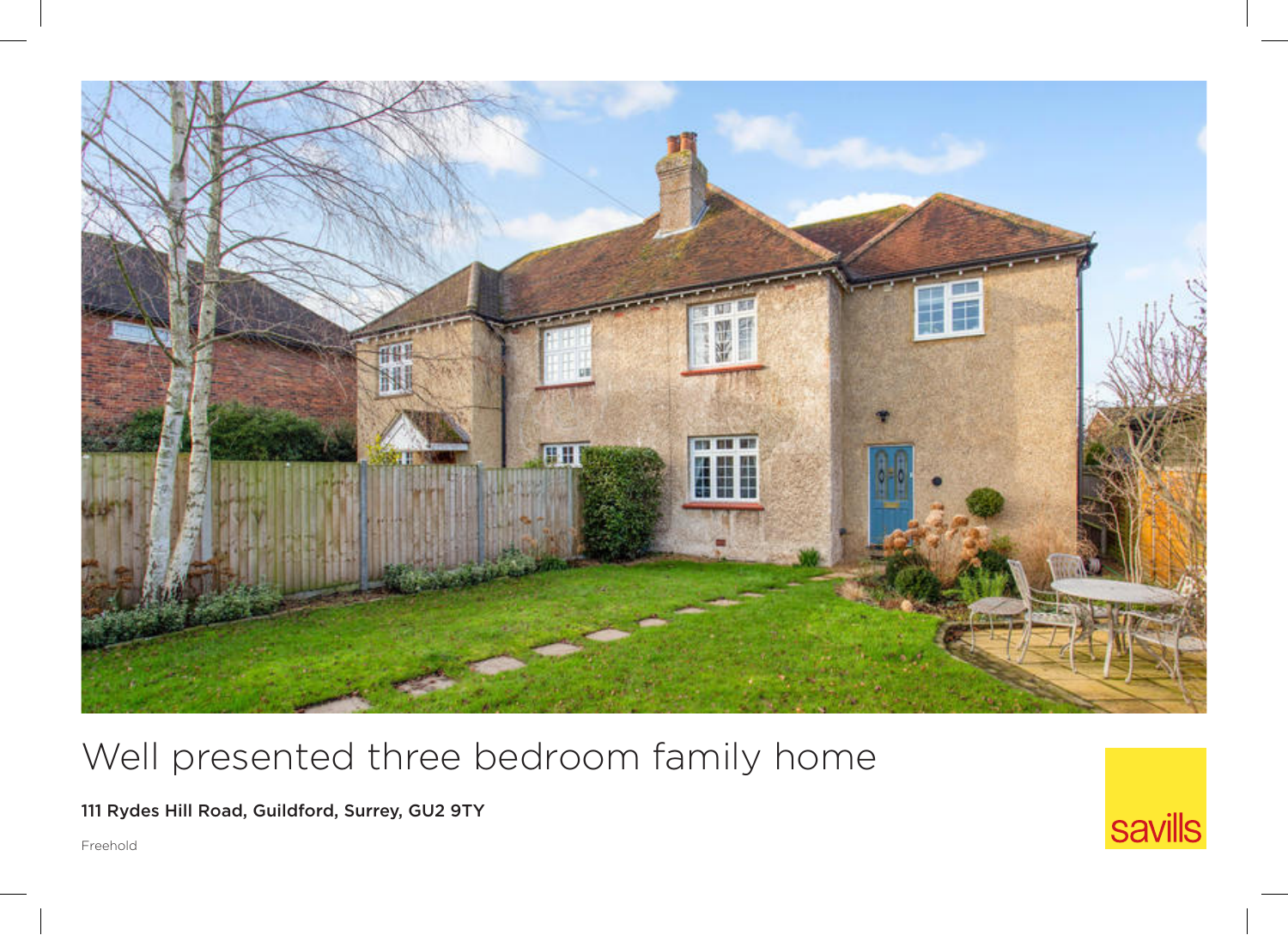Kitchen with adjoining dining room • Sitting room with log burning stove • Downstairs cloakroom • 3 double bedrooms • Family bathroom • Patio and large rear garden • Outbuilding • Driveway parking

## **Local information**

Guildford High Street is known for its pretty traditional feel with views towards the surrounding hills. There are a number of independent shops and restaurants all within a short distance. The recently redeveloped Tungsate Quarter is in close proximity, and boasts the Ivy Brasserie and Gail's Bakery amongst its highlights. The area also features the historic Guildford Castle grounds and country walks are varied with Pewley Down and The Chantries close by.

Guildford mainline station is approximately 1.4 miles away and has a frequent service to London Waterloo, with journey times from around 35 minutes. The A3 provides a direct route to London and the south coast, linking at Wisley with the M25 for the airports and the national motorway network.

There is an excellent selection of schools in the area, including Rydes Hill, The Royal Grammar School, Guildford High School and Tormead amongst many others. There is also the University of Surrey and Guildford Law College located in the town.

# **About this property**

The property represents an attractive semi detached house with a delightful garden, situated in a popular residential location.

The kitchen with exposed brick wall has been fitted with traditional cabinetry and built-in appliances and leads to the adjoining dining room, a spacious and light space with access to the gardens via French doors. The comfortable sitting room has a fireplace with a log burning stove, there is useful storage space, and the downstairs is completed by a cloakroom.

First floor accommodation is well planned with three large double bedrooms and a generous sized family bathroom.

Outside, the gardens have been well maintained and are perfect for enjoying the summer months. There is a large area of level lawn, planted borders running the length of the garden as well as several seating areas and a potting shed. Of note is an outbuilding/store adjacent to the patio.

The off street parking is graveled and is located to the front of the property which is gated with video intercom door entry system.

**Tenure** Freehold

#### **Local Authority**

Guildford Borough Council

EPC rating = D

## **Viewing**

Strictly by appointment with Savills





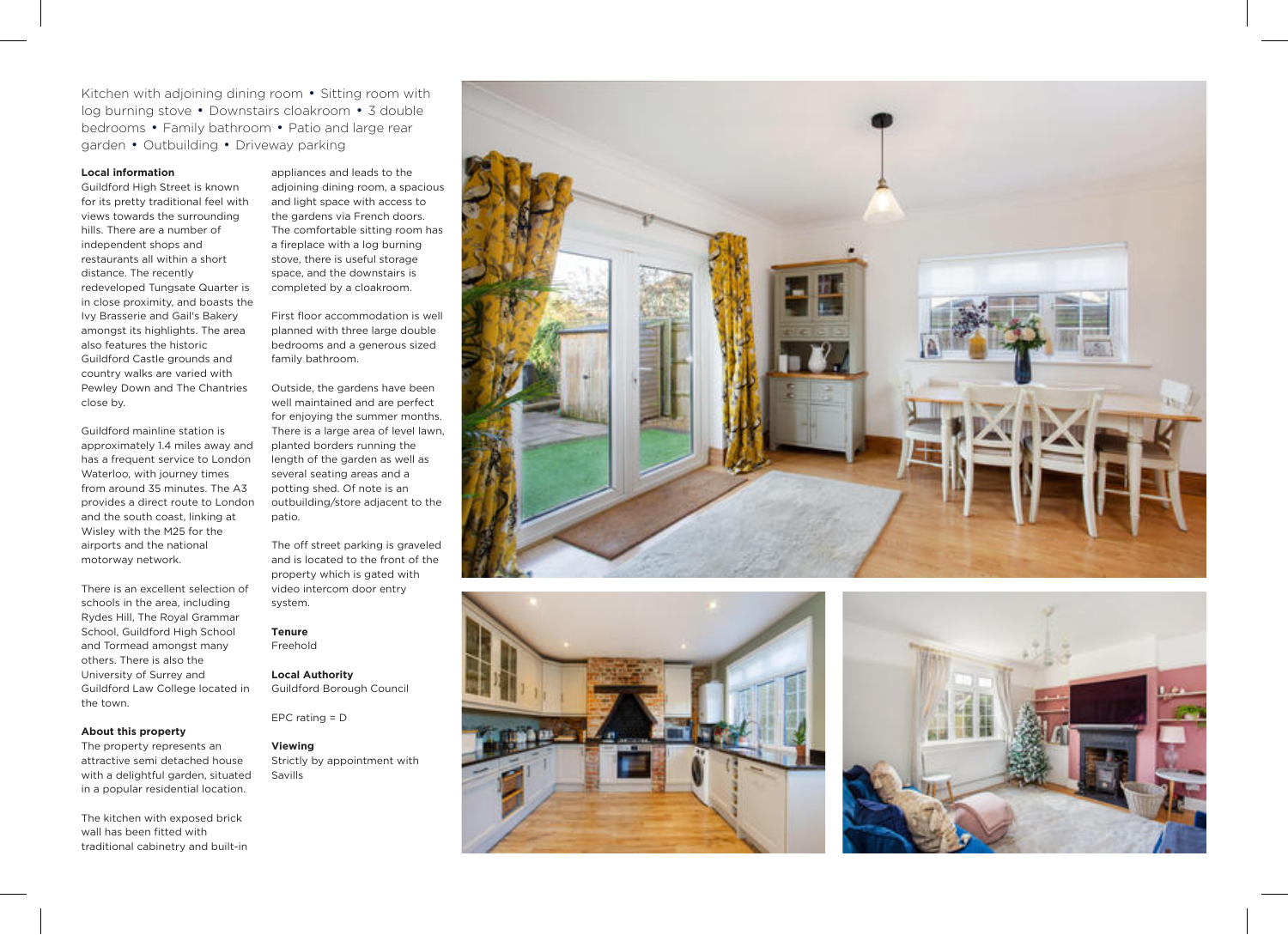